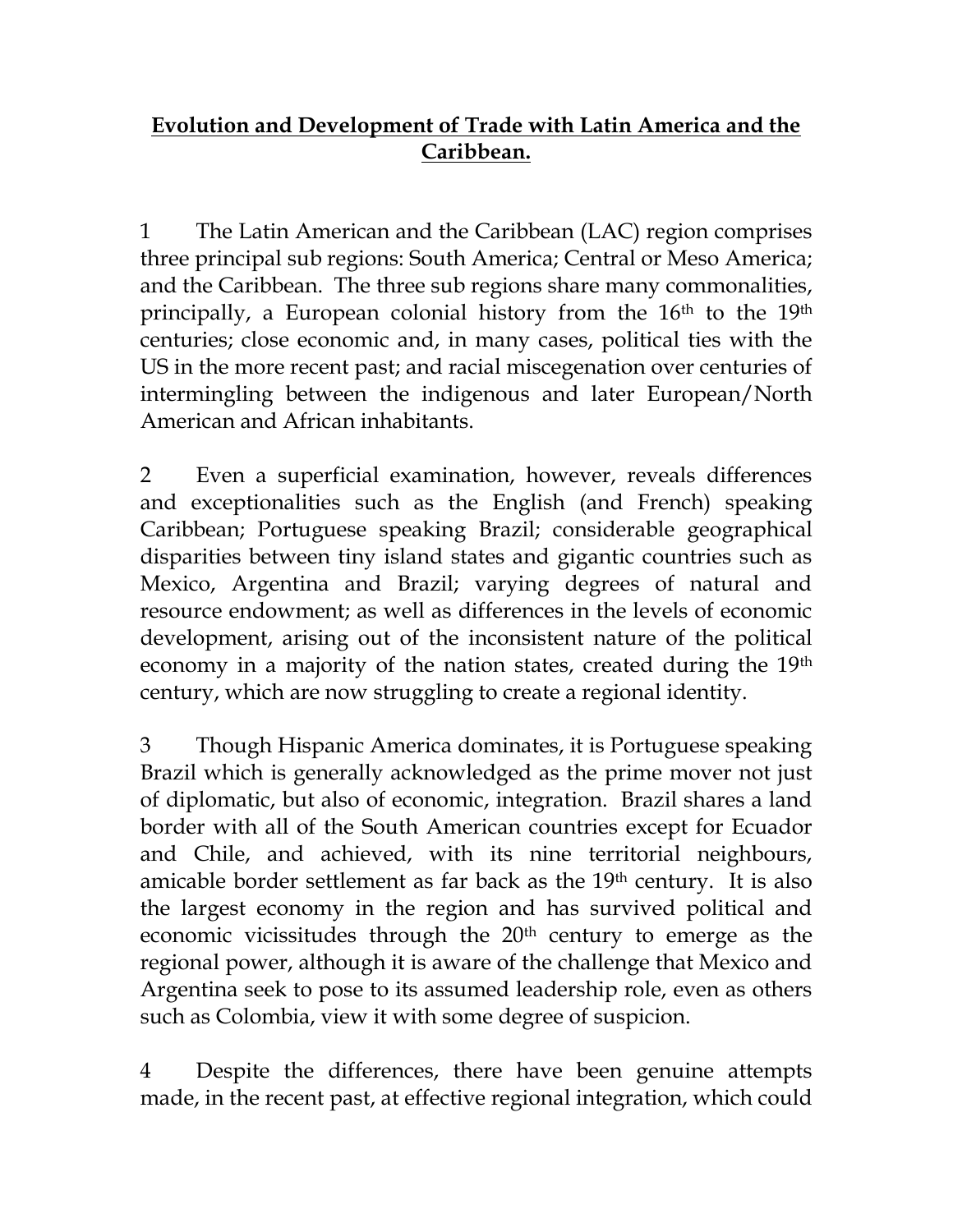enable governments in the region to further their political interests and perhaps a common destiny, through give and take on issues that divide and unite the region, and enhance trade and economic cooperation for mutual benefit. These efforts have by and large, been patchy and piecemeal, reflecting geo-political realities - as well as contrary pressures from within and outside the region – and while the trend presently is positive, there are several obstacles before even like-minded governments in the region manage to harmonize their economies sufficiently, to consolidate the process of authentic and lasting commercial and economic integration.

**5 Attempts at integration** date back to the early 19<sup>th</sup> century, when the most prominent freedom fighter of South America – Simon Bolivar – attempted to organize a conference on integration of North, Central and South America in Panama in 1822. The attempt, along with his attempt to integrate the Andean countries into a Greater Colombia, failed. A century and a half later, modern Latin American governments saw the need to increase integration mainly for commercial and economic reasons:

6 Today the Latin American and the Caribbean region consists of 40 countries with a combined population of over 500 million; a combined GDP of US\$ 4 trillion and overall annual trade turnover of US\$ 1.65 trillion. The region is home to about 20% of the world's fresh water resources; considerable hydrocarbons (Venezuela's resources, according to a recent study, are said to rival those of Saudi Arabia); accessible mineral deposits of iron ore, copper, coal, gold, nickel, lithium, precious and semi precious stones; vast stretches of arable land available at very reasonable prices; forest resources, particularly wood and a favourable geographical location with the Panama canal playing a greater global role, while countries such as Brazil today are more interconnected.

**7 Latin American Integration Association (ALADI)** was born as the Latin American Association for a Common Market (ALACM) in 1960 with seven countries associated. ALADI currently has 13 members - Brazil, Argentina, Paraguay, Uruguay, Venezuela,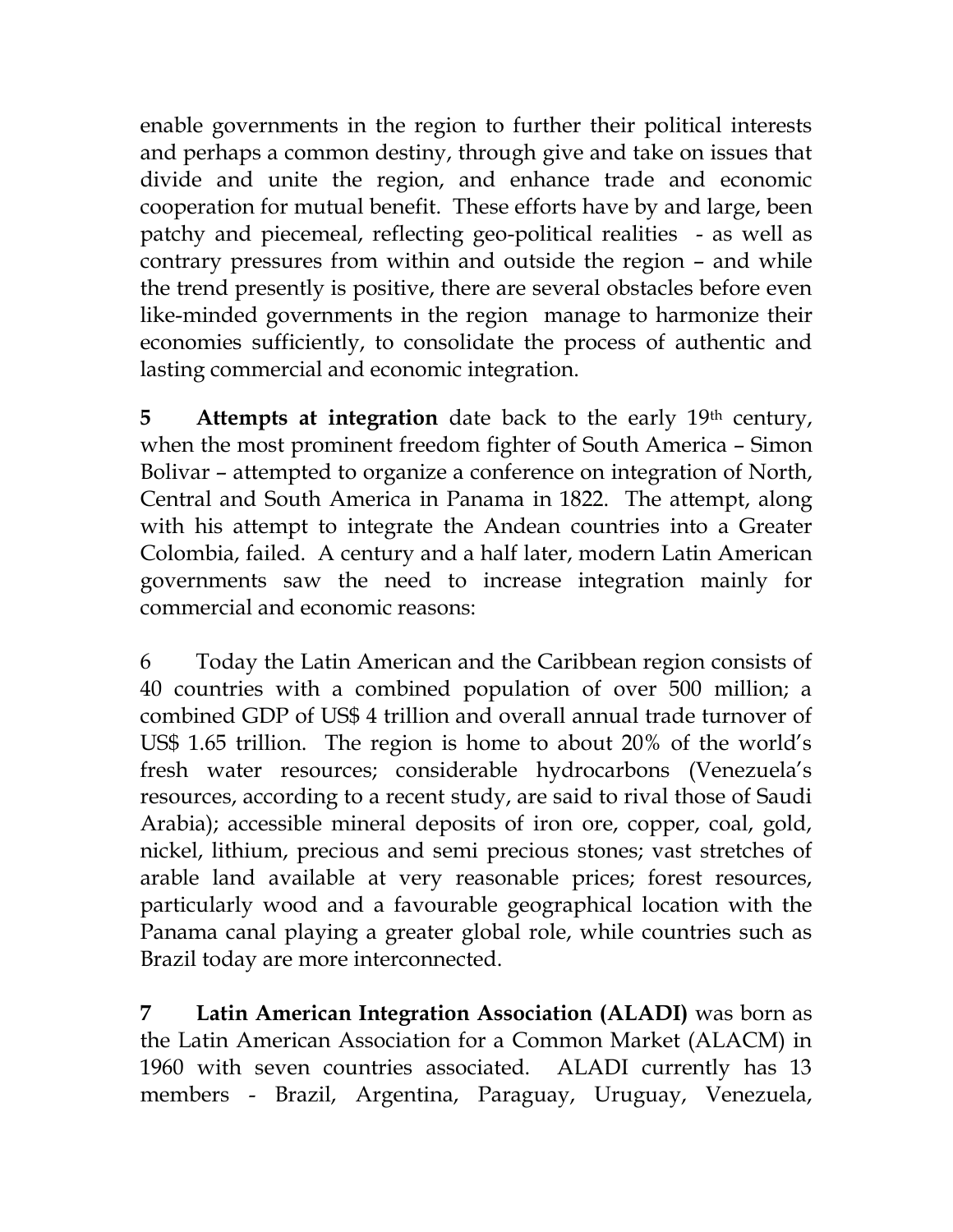Colombia, Cuba, Ecuador, Bolivia, Chile, Mexico and Peru – with Cuba being the last to join in 1999. The 1980 Treaty of Montevideo (Uruguay) sought convergence between the members of ALADI, leading to the eventual formation of a common Latin American market, with general guidelines on trade relations between the member countries. ALADI today serves essentially as a clearing house for regional trade.

**8 Andean Community (CAN)** The original Andean Pact was formed through the Cartagena Agreement in 1969 by Chile, Bolivia, Peru, Ecuador and Colombia. Chile left the CAN in 1976 and Venezuela joined in 1973 but announced its dis-association in 2006 – to be formalized in 2011. The four members of the Southern Common Market (Mercosur) have been associated members since 2005. CAN has had a chequered recent past, largely on account of a split between Colombia and Peru on the one hand, who seek closer integration and freer trade with the US and Europe, and Ecuador and Bolivia on the other (as well as Venezuela prior to 2006) who insist on a more autonomous policy. A free trade zone created by the CAN in 1993 has also been affected by some unilateral steps, (Peru in 1997; Ecuador in 2008). In 2005, CAN introduced free movement of all citizens within its territory.

**9 Central American Common Market** (**CACM)** was formed in 1960 between Guatemala, Honduras, Nicaragua and El Salvador. Costa Rica joined in 1963 and Panama is an observer. Political differences, as well as tendencies by countries such as Costa Rica to stay aloof from its poorer neighbours, hamper fuller integration and the region now cooperates through the SICA forum – Central American Integration System.

**10 Caribbean Community (CARICOM)** was established in 1973 through the Treaty of Chaguaramas. It increased membership to 15 Caribbean nations with seven South and Central American countries and five dependencies joining to create the Association of Caribbean States (ACS). It supersedes the Caribbean Free Trade Association (CARIFTA) which existed 1965-72 between English speaking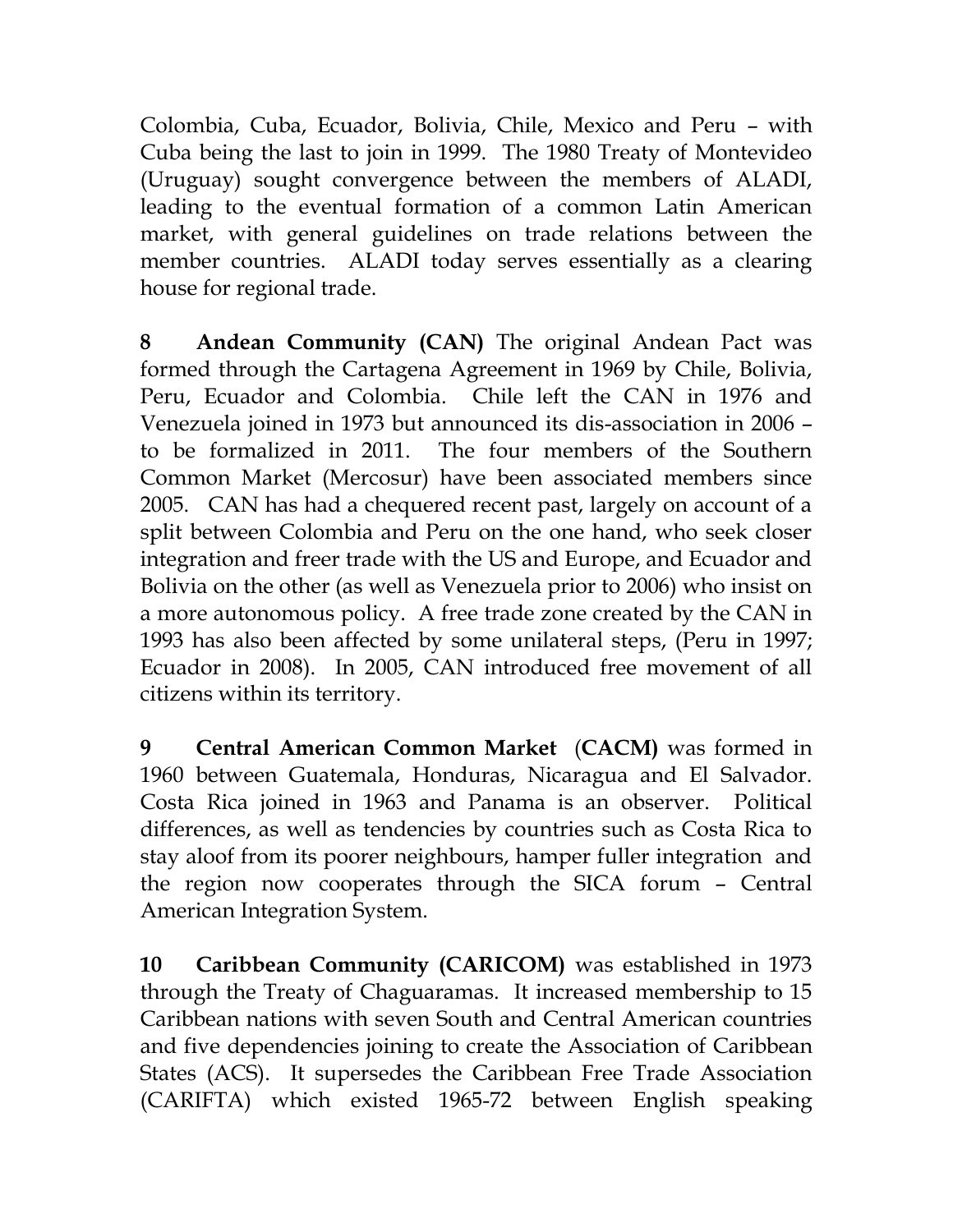countries of the Caribbean, following the dissolution of the West Indies Federation. 12 Caribbean countries share a single market under CARICOM since 2006 and their citizens hold Caribbean passports.

**11 South American Common Market (Mercosur)** After an important political understanding between the two traditional South American rivals – Brazil and Argentina – in 1985, Mercosur was formed with the signing of the Asuncion (Paraguay) Treaty in 1961 by Argentina, Brazil, Paraguay and Uruguay. The Ouro Preto (Brazil) Treaty of 1994 established the institutional structure of Mercosur, whose aim is integration through a common external tariff and adoption of common commercial policies. With the accession of Venezuela in 2006 (still to be ratified by Paraguay's Parliament), Mercosur comprises a population of over 300 million and a combined GDP close to US\$ 2 trillion. Trade with India, which was over US\$ 4 billion in 2008, is expected to cross US\$ 10 billion in the near future. The framework agreement with India was signed in June 2003 and a Preferential Trade Agreement in 2004 which came into effect in 2009.

**12 Rio Group** was formed in December 1986 with the Declaration of Rio de Janeiro by Argentina, Brazil, Colombia, Mexico, Peru, Panama, Uruguay and Venezuela, known as the Contadora Group, and was seen as an attempt to counterbalance the Washington based Organization of American States (OAS) dominated by the US. The Rio Group currently has 23 members including Cuba, and has annual summits since 1988, the last in Cancun in February 2010 where a proposal was made for establishing a Community of Latin American States. The degree of political convergence was impressive and revealed through the decision to approach Venezuela and Chile to co-chair the forum and present statutes for the new institution. Venezuela is expected to host the Summit in mid 2011 and has the ambition of launching the new institution whose aim, as declared by the left wing members of the Rio Group, is to shut out the US and its allies, who in turn have shut out Cuba from the OAS since 1962.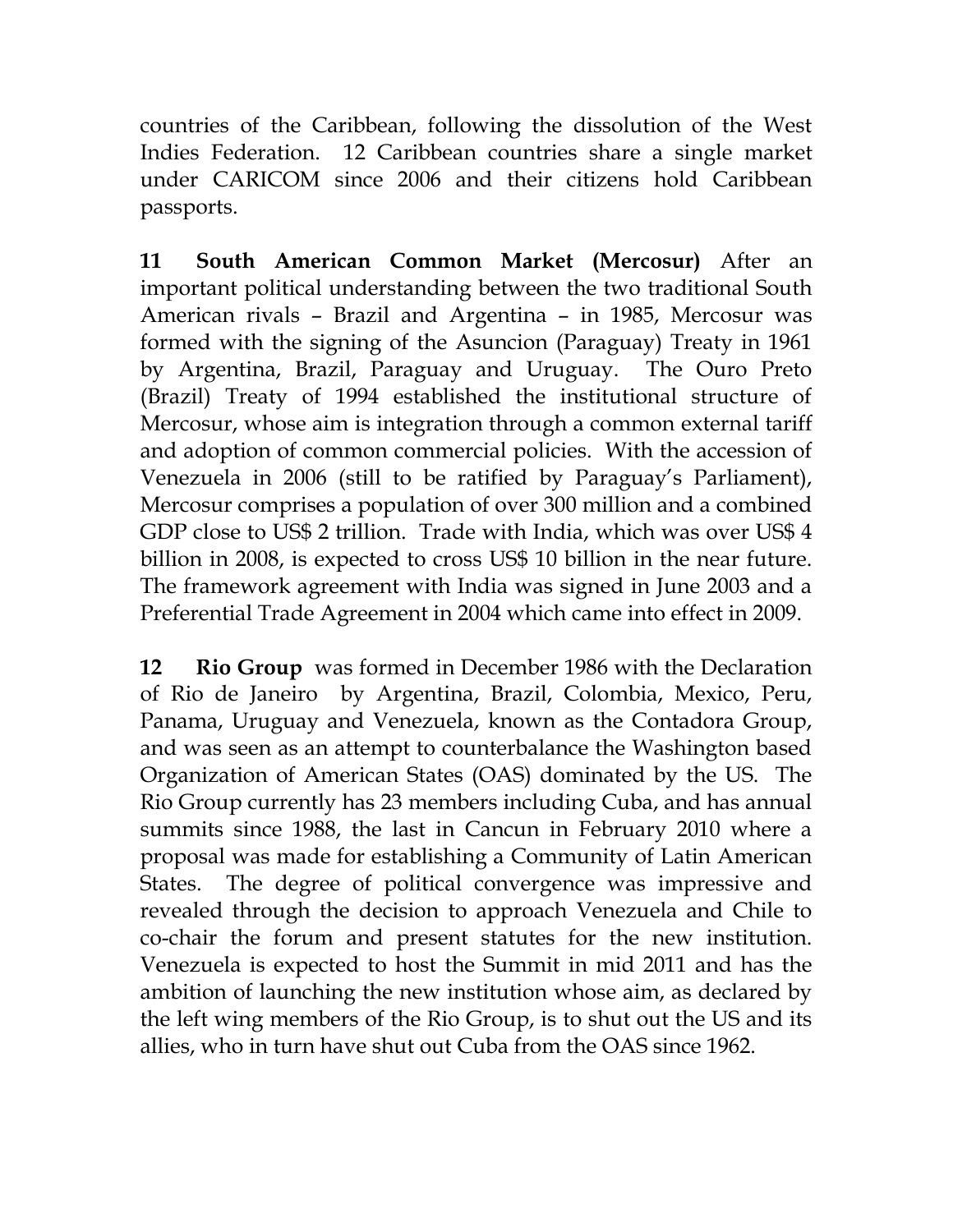**13 Bolivarian Alternative for the Americas (ALBA)** was born through a bilateral agreement in December 2004 between Venezuela's Hugo Chavez and Cuba's Fidel Castro, primarily as a reaction to the US proposal for a Free Trade Area of the Americas (FTAA) in 2000 in Trinidad and Tobago, an initiative which saw a strong reaction, not just from the left wing, headed by Venezuela, but also from Brazil, which has frequently demonstrated its resistance to US economic and trade policies. ALBA's stated aim is abolition of poverty and social exclusion and it shuns the so called neo-liberal concept of free trade, advocating contribution and sharing in social sectors, rather than promoting commercial advantage. Current membership includes Cuba, Venezuela, Nicaragua, Ecuador, Bolivia, Dominica, Antigua and Barbuda, St. Vincent and the Grenadines. Honduras has been expelled after the coup in 2009. Currently, the main tangible feature of ALBA is a free trade agreement abolishing trade tariffs between Cuba and Venezuela but it is also held together by discounted supplies of Venezuelan oil; a virtual currency called SUCRE, to enable trade between members avoiding use of the dollar; projects in the hydrocarbons sector among some members; medical missions mainly from Cuba; and other joint social projects.

**14 Union of South American Nations (UNASUR)** the latest grouping was formed in 2004 by 12 countries in Peru - Chile, Argentina, Paraguay, Uruguay, Brazil, Bolivia, Peru, Ecuador, Venezuela, Suriname, Guyana and Colombia. The founding treaty was only signed in May 2008 in Brasilia – Brazil was the principal force behind the grouping – but is yet to be ratified by all members. The main elements of UNASUR include, apart from the annual summits, a headquarters in Quito, Ecuador; aims for a common market; the formation of the South Bank (Banco del Sur)with approximately US\$ 7 billion contributed by Venezuela, Argentina, Brazil and lesser contributions from some others; collaboration on infrastructure projects, principally energy and transportation; and a dialogue on security and defence cooperation..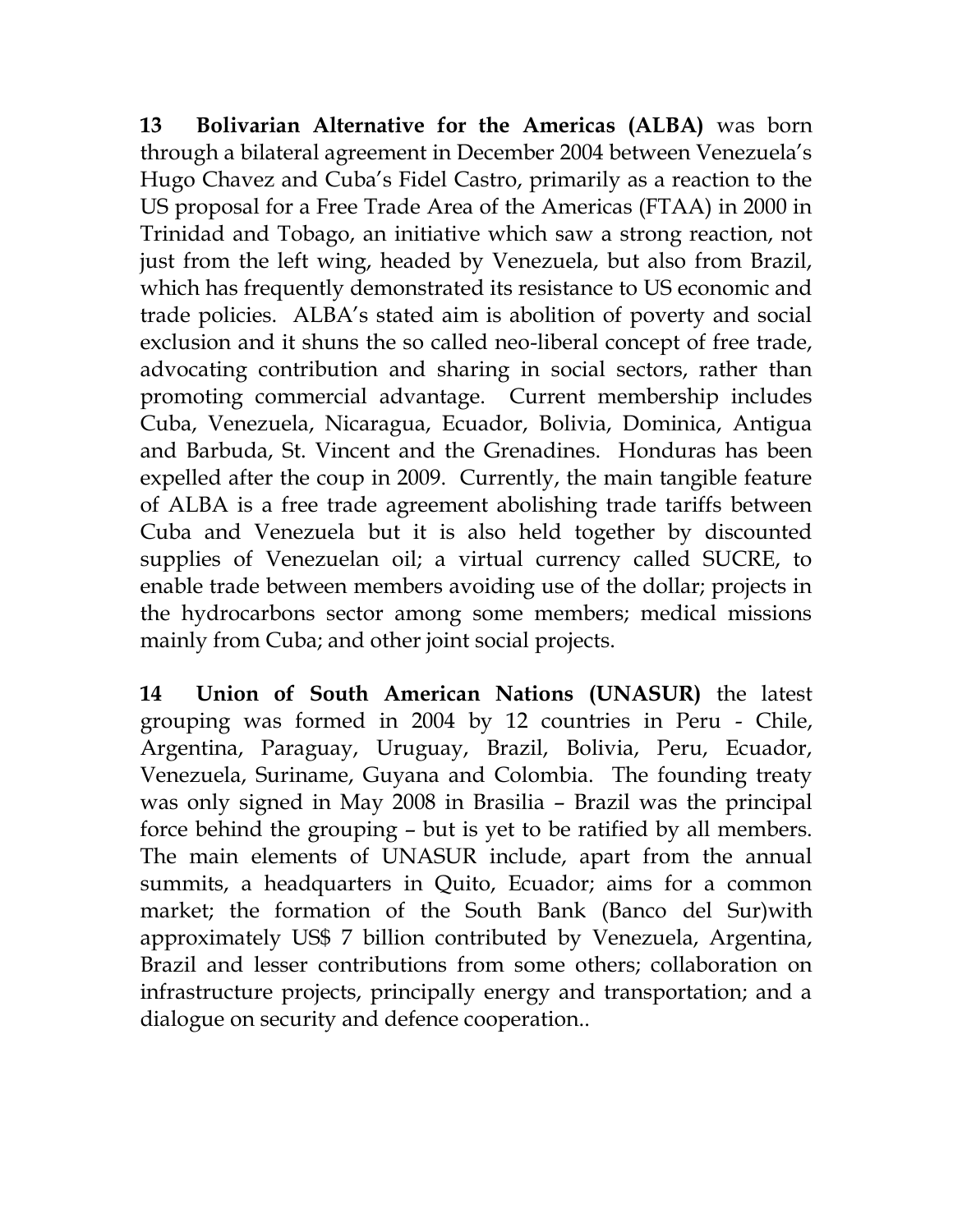15 Apart from the above regional and sub-regional institutions, there have been other initiatives at lowering barriers and enhancing economic cooperation:

16 **Plan Puebla- Panama:** An initiative promoted by Mexico to improve integration between Central American countries, in which Colombia is also participating. The intention is to improve transportation and infrastructure links, and undertake common projects such as an oil refinery.

**17 G3:** A free trade agreement between Mexico, Venezuela, Colombia. Venezuela withdrew in 2006 after political disagreement with both other countries.

**18 Petro Caribe:** An initiative of President Chavez whereby Venezuela supplies discounted oil to 20 Latin American and the Caribbean countries. This was an offshoot of the **San Jose Agreement** whereby Mexico and Venezuela in 1970s agreed to supply discounted oil to non oil producing countries in the region, but is now more important in terms of quantities and terms offered.

19 While the overlapping nature of regional and sub-regional groups can and does lead to confusion, apart from diluting the focus and aims of the members, the desire for closer integration by all governments and business interests cannot be gainsaid.

20 Latin America has witnessed **regional integration of business houses** at an exponential rate. Today, Mexican, Brazilian, Argentinean and Chilean companies compete successfully with American and European enterprises for resources and market share in the whole region. Cultural advantages are enhanced by political backing provided through regional forums. Latin American companies have also been concentrating their resources and strategies regionally to ensure their growth before they venture abroad. The resource-rich nature of most Latin American economies has also led to an inward concentration of investment, and a tendency to collaborate with outside investors rather than venture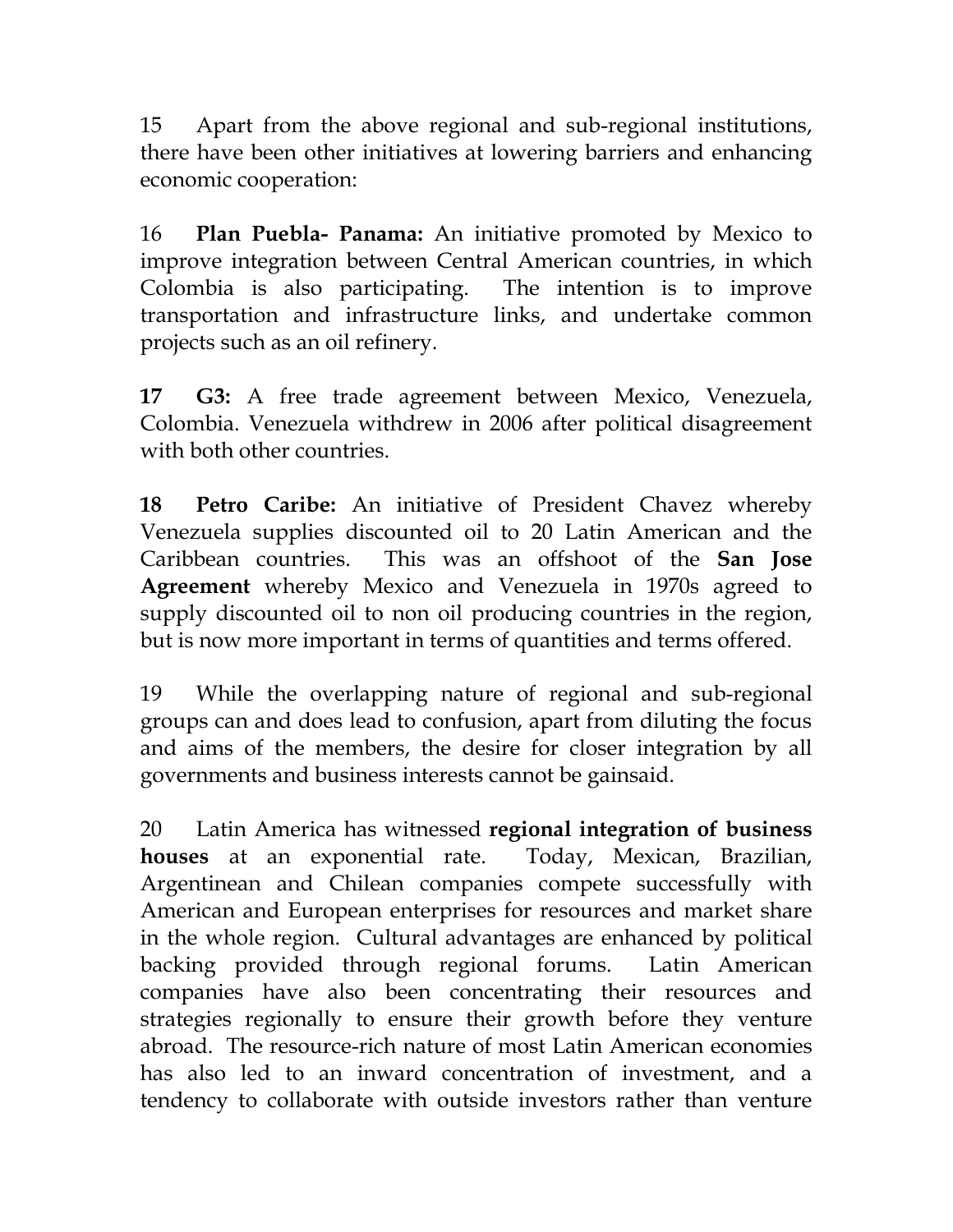into unknown and risky markets. This makes Latin America an extremely interesting prospect for Indian (and Chinese) investors.

21 Tendencies, both political and economic in the region, have led to some degree of polarisation between right wing regimes (Chile, Panama, Colombia, Mexico) and the left wing (Cuba, Venezuela, Bolivia, Nicaragua, Ecuador) with the former attempting to make up for what they consider to be lost years of development and economic growth, while the Left, represented by the ALBA grouping, seeks to consolidate a "social" agenda based on an anti-US platform, coloured by an anti neo-liberal ideology and elements of racial resentment against former colonizers. The Left, mainly Venezuela, but to a smaller extent, Bolivia and Ecuador, can count on hydrocarbons and mineral resources which the world cannot ignore. These assets are being used to woo more vulnerable nation states in the region and to consolidate partnerships with Iran, China, Russia and like-minded countries to challenge US dominance in the region. ALBA's orientation can pose problems for Indian business, which increasingly seeks a level playing field and frequently does not rely upon India's traditional political ties to invest and do business in these countries. Countries on the other end of the spectrum are increasingly attractive to Indian business, which has set up joint ventures in all the countries which have opened up their markets and have more liberal investment regimes. Countries in the middle such as Argentina, Uruguay, Peru and the Central American countries, can also be attractive investment destinations for India, and each needs to be evaluated specifically. In the case of Brazil, there is a wide range of areas in which Indian business is already present, while there appears to be a narrower range of activities of interest in the case of Argentina and Peru, and the smaller countries will be attractive in specific sectors.

**22 India's role:** Historically Latin America has been a distant frontier for Indian business. Our trade with the region has increased eight fold over the last decade from US\$ 2 billion in 2000 to US\$ 16.6 billion in 2009-10. Nevertheless, it constitutes less than 1% of LAC's global trade, compared to China's which is around 8% of the region's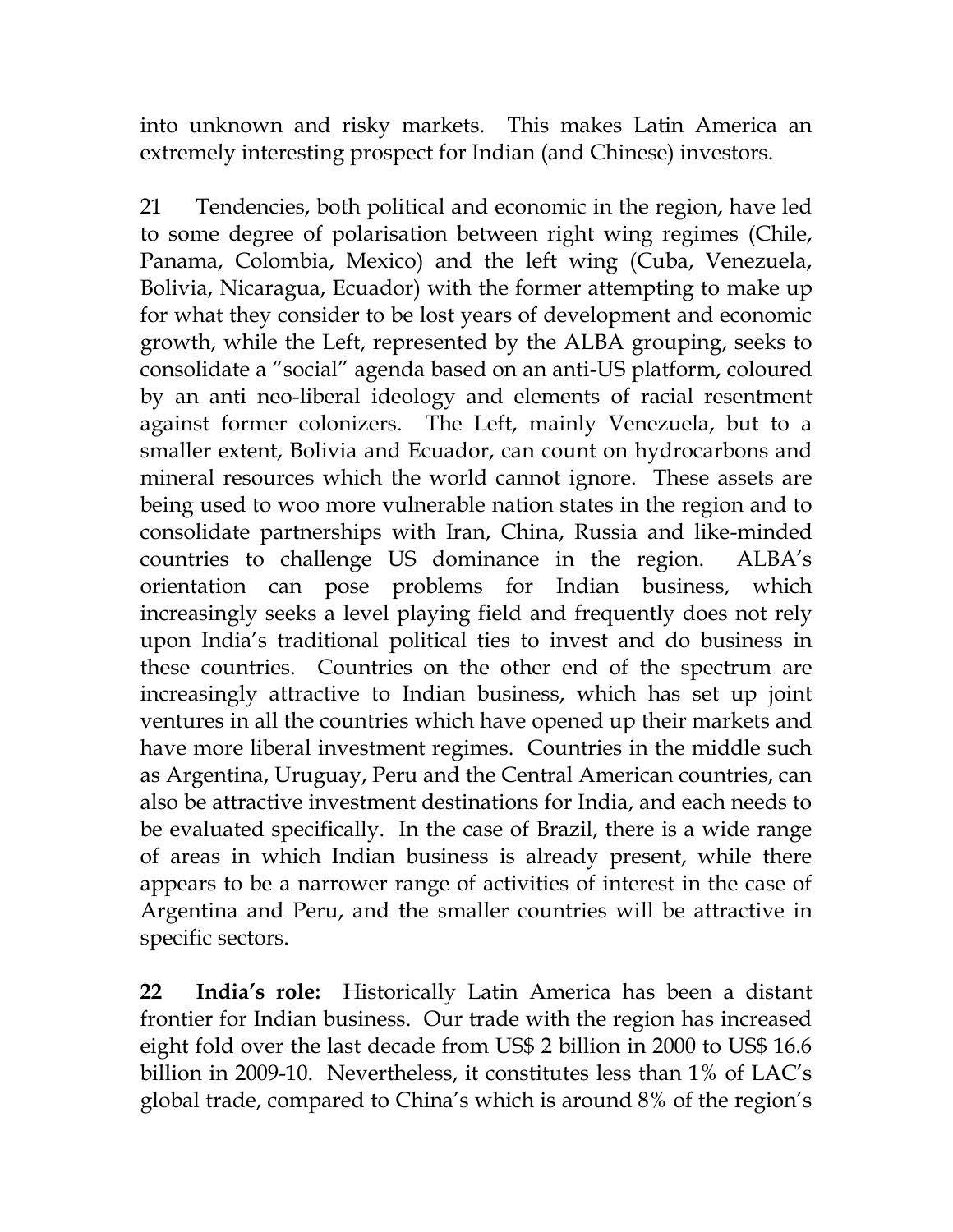trade. Our investment in the region amounts to approximately US\$ 12 billion currently.

23 Over the last decade, an aggressive campaign to secure hydrocarbon equity and imports raised Latin America's profile. By 2010, India's **ONGC Videsh Ltd**. (OVL) alone has committed or invested in Colombia, Venezuela, Brazil and Cuba, and a few other smaller ventures, well over US\$ 1.5 billion, a figure expected to increase significantly in the coming decade.

**24 Reliance Industries Limited** has been a major importer of crude oil over the same period, averaging between US\$ 3 to 5 billion annually, largely from Brazil, Mexico and Venezuela, but also from Colombia, Ecuador and other sources. It has also acquired hydrocarbon concessions in Peru & Colombia. **Essar** is another Indian company whose oil imports, currently from Venezuela, are increasing.

25 Depending upon the importance of the concessions secured by Indian companies, the coming decade could well see Latin America position itself as the second most important crude oil supplier to India after the Gulf. Related spinoffs include possibilities for establishing refineries through joint ventures; gas exploitation; oil and gas pipelines and joint sharing of technology and training.

**26 Software: TCS** with headquarters in Uruguay and development centers in Brazil, Argentina, Mexico, Colombia and Chile, employing thousands of Latin Americans and Indian software engineers is followed by **Infosys**, in Mexico, Colombia and Chile; **Wipro, Satyam, IFlex,** and several others who have secured important contacts.

27 **Automobiles:** Indian manufactured two wheelers and even three wheeler vehicles are ubiquitous all over Latin America with **Bajaj, Hero Honda** and **TVS** leading the way. **TATA motors** and **Mahindra** have established markets for commercial vehicles, passenger cars and SUVs. Mahindra has even set up an assembly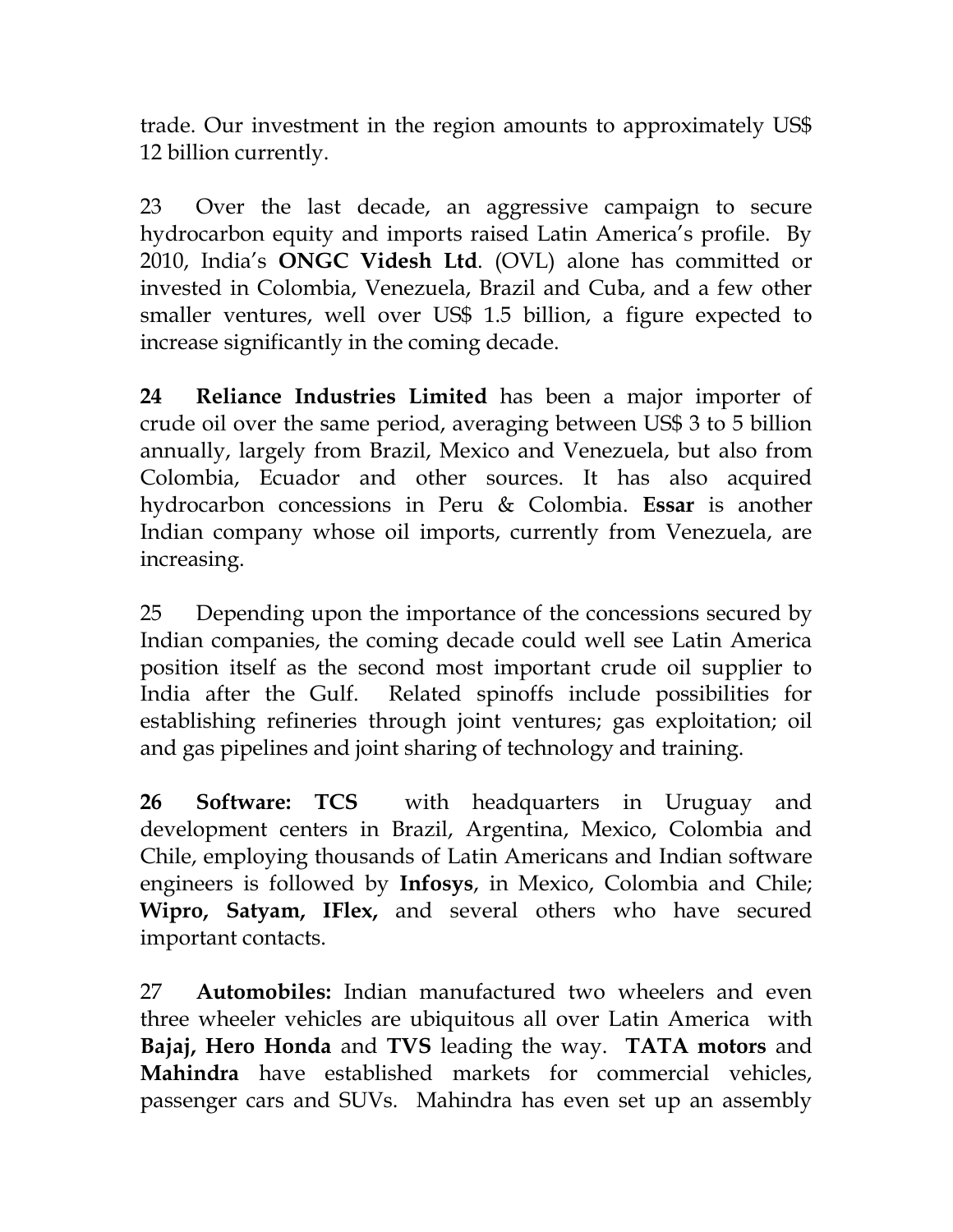plant in Brazil and TATA motors is contemplating Mexico as a possible regional hub to take advantage of tariff preferences with Central America, Colombia etc.

**28 Pharmaceuticals:** Most of the major Indian pharmaceutical companies have marketing operations all over Latin America. **Strides** set up two manufacturing plants in Brazil earlier in the decade. **CIPLA, Ranbaxy, Aurobindo Pharma, Hetero**, are just some of the Indian companies, which are contributing to around US\$ 1 billion of annual pharma exports to the region.

**29 Other sectors** in which Indian companies are entering and will increase their presence, include **mining** (iron ore, nickel, tin, copper, precious and semi precious stones), **chemicals** (pesticides and dyes); **alternative energy** (ethanol and biodiesel).

30 Prospects for exports in many of the above mentioned sectors can improve with consistent application and attention, even as **traditional sectors** such as textiles, synthetic yarn, engineering goods (bulbs, bicycles, machinery, spare parts etc) continue to gain weight.

31 It is significant that India's trade with Latin America and the Caribbean has not followed traditional patterns and has been suigeneris, to the extent that markets have been created through sheer perseverance and competitiveness, making the commercial links more durable, since they are not dependent on expensive marketing campaigns, subordinate relationships, nor preferential tariff rates or generous terms of credit. In fact, several lines of credit worth tens of millions of dollars offered by EXIM Bank to banks in Brazil, Colombia, Venezuela and elsewhere have remained unutilized for several years, because local banks either found the terms unattractive, or were not willing to assume the risk of exchange volatility. India's penetration of Latin American markets therefore has depended on sheer competitive strength. This needs to be backed up with institutional efforts, market penetration through export promotion councils, promotion of joint ventures with key Latin American partners, which in turn requires active steps to attract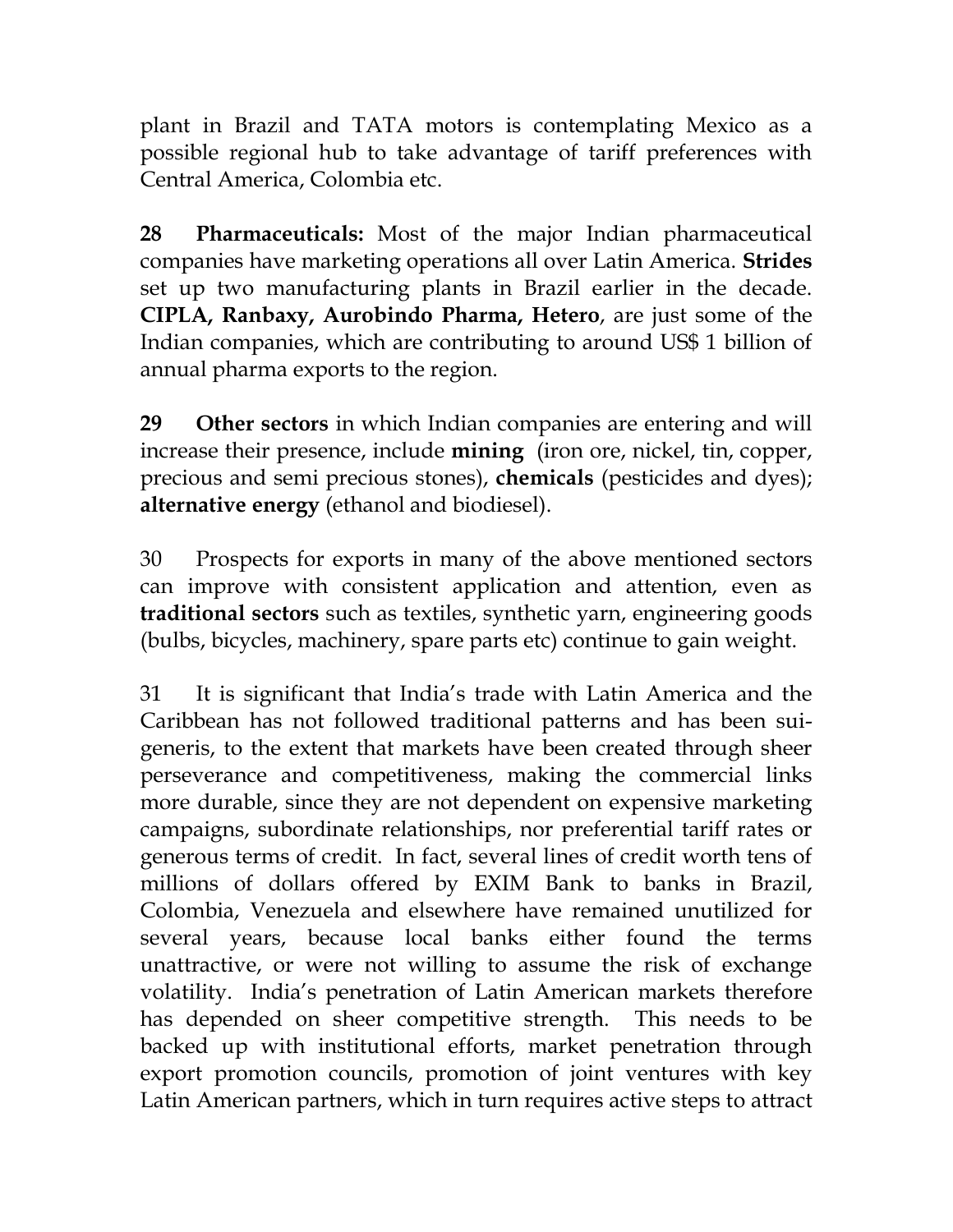Latin American companies to India, offering the temptation of the large Indian market on the one hand, and a competitive low cost collaborator for their own markets on the other.

32 The Indian establishment has been far more engaged with Africa in recent years with credits amounting to over US\$ 5 billion to that continent and annual grants in aid around US\$ 500 million, dwarfing the comparative figures for LAC which enjoys higher per capita income and where such investment would perhaps yield better results. One of the reasons perhaps for a higher concentration on Africa is the existence of an Indian diaspora in various parts of that continent, while in LAC, there is a small Indian presence, although significant in percentage terms in Trinidad, Guyana and Suriname and to a smaller extent in Jamaica and Panama. The facility of communication through English has also helped business with Africa.

33 Although ALBA has found moral comfort within its membership, it is clear that the economic results of attempts at left wing integration are inadequate. The principal economic motor, Venezuela, is in trouble with extremely high inflation, reduced levels of oil production and revenue, and an increasingly skeptical international community, which is no longer willing to accept terms dictated by Chavez and his state oil company Pdvsa. This has resulted in better prospects for international oil companies, as evident through the contracts for two blocks in 2008 and 2010 secured by OVL in Venezuela. Similar prospects may be available in other countries which are in need of capital and where Indian business may come across as more acceptable than traditional European or US investors. The iron ore concession to **Jindal Steel** in Bolivia is a case in point. We need to leverage our political relationship in all the left wing countries to seek specific contracts and concessions for Indian companies. This will not be easy - OVL has been waiting for years to procure an oil concession in Ecuador – but will require political perseverance and willingness to maintain active, and even high level contacts which should eventually yield results as in the case of Venezuela and Bolivia. Cuba, while extremely peculiar, given its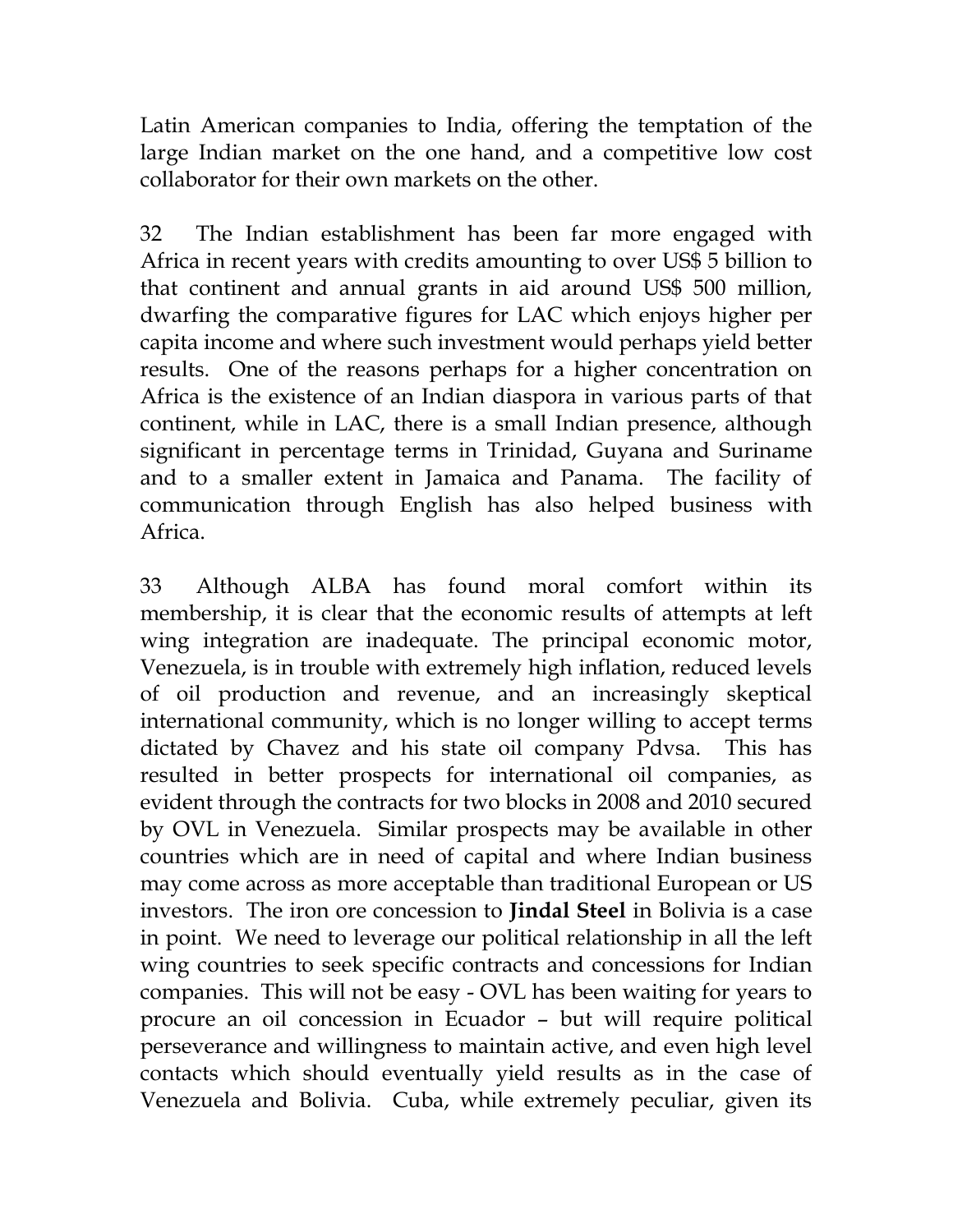situation, can also be very promising if economic prospects are analysed and negotiated with patience. In all such cases, we can leverage our high-end as well as lower-end relevant technologies to penetrate, and create footholds in, the region.

34 The recent report of the Inter American Development Bank (IDB) – India: Latin America's Next Big Thing – identifies **tariffs** and **transportation costs** as the two main constraints for trade between the two regions. While the report understandably focuses on prospects for Latin American exports to India, the argument also holds true in reverse. **TATA Motors**, for example, can be extremely competitive but for a 35% tariff wall over Mercosur, Colombia and other important Latin American markets. The dispersed nature of Latin American population and markets also renders transport costs from India more relevant for Indian exports vis-à-vis Latin American exports to India. Unfortunately, both sides stand to lose, although it can be argued that Latin American consumers could benefit far more from Indian industrial and consumer products than vice-versa. Physical connectivity is a vital element for future growth of our exports to Latin America.

35 While attempts at mutual tariff reduction have been tentative in the past and currently exist only with Chile and Mercosur, given the considerable trade complementarities between India and Latin America, there should be more attention to identifying and pursuing preferential - and even free - trade agreements.

36 India has negotiated investment protection and taxation agreements with most of the Latin American countries, but several need to be ratified and put into effect. Lack of publicity to the potential and the institutional efforts of governments on both sides, has shielded the governments from business pressures in both regions.

37 **International dimension:** India's economic and commercial links with Latin America will also play an important role in international forums. Our partnership with Brazil is already evident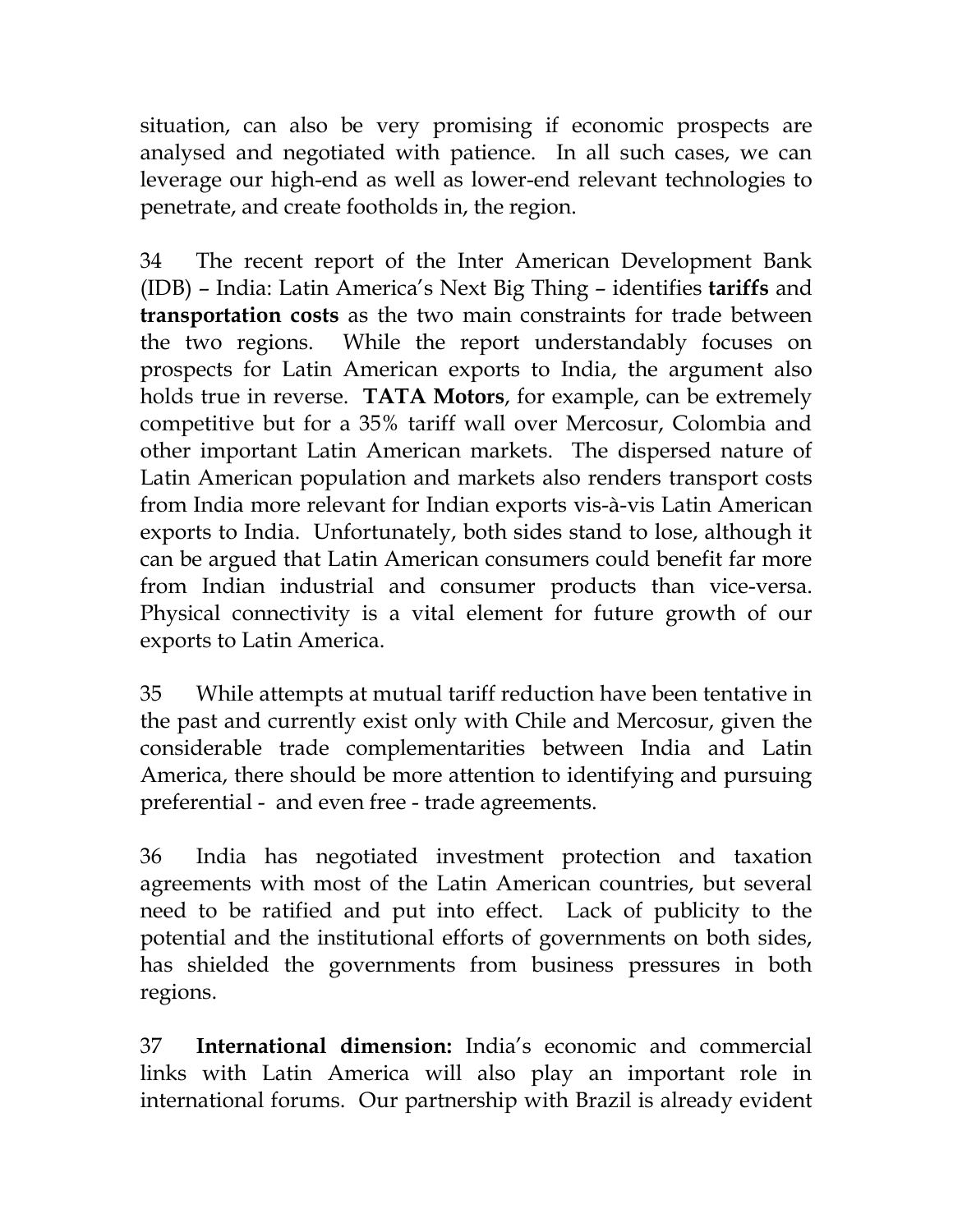in BRIC, IBSA, BASIC, WTO etc. The presence of Argentina and Mexico in the G-20 and the presence of other Latin American countries in APEC will inevitably involve India in a web of international negotiations within Latin America, where Indian business will find and make common cause**.** An important aspect, which is already gaining importance, is the number of countries whose exports can enter the US (and EU and Canada) free of tariffs. With increasing consolidation of the hemisphere, Indian business should position itself to take advantage of this linkage to developed markets.

## **Conclusion:**

While it has become evident that LAC region has tremendous potential to offer in economic and commercial terms, there is still a significant hiatus for which both sides are responsible. Some suggestions are outlined below for consideration:

- i) In-depth studies of key markets within sub-regions and even specific countries. Surveys carried out in Brazil, Venezuela and Colombia excited interest among relevant Export Promotion Councils with positive results.
- ii) Evaluation and assessment of resource potential oil, minerals, agricultural and forestry products etc. – in the region and an inter-agency effort to examine and proceed with ideas to invest in projects in all these sectors. Our public sector companies can initially be involved in surveys followed by focused delegation visits for specific sector/commodity/resource.
- iii) A serious examination and a dialogue with Ministry of Commerce and Indian business to identify tariff codes which can be addressed for mutual tariff reduction or offers to begin with.
- iv) Examination and encouragement of shipping companies to rationalize and reduce transport costs between India and the region. Possibilities of air-link via Europe/Africa (for the Southern Cone) should be considered.